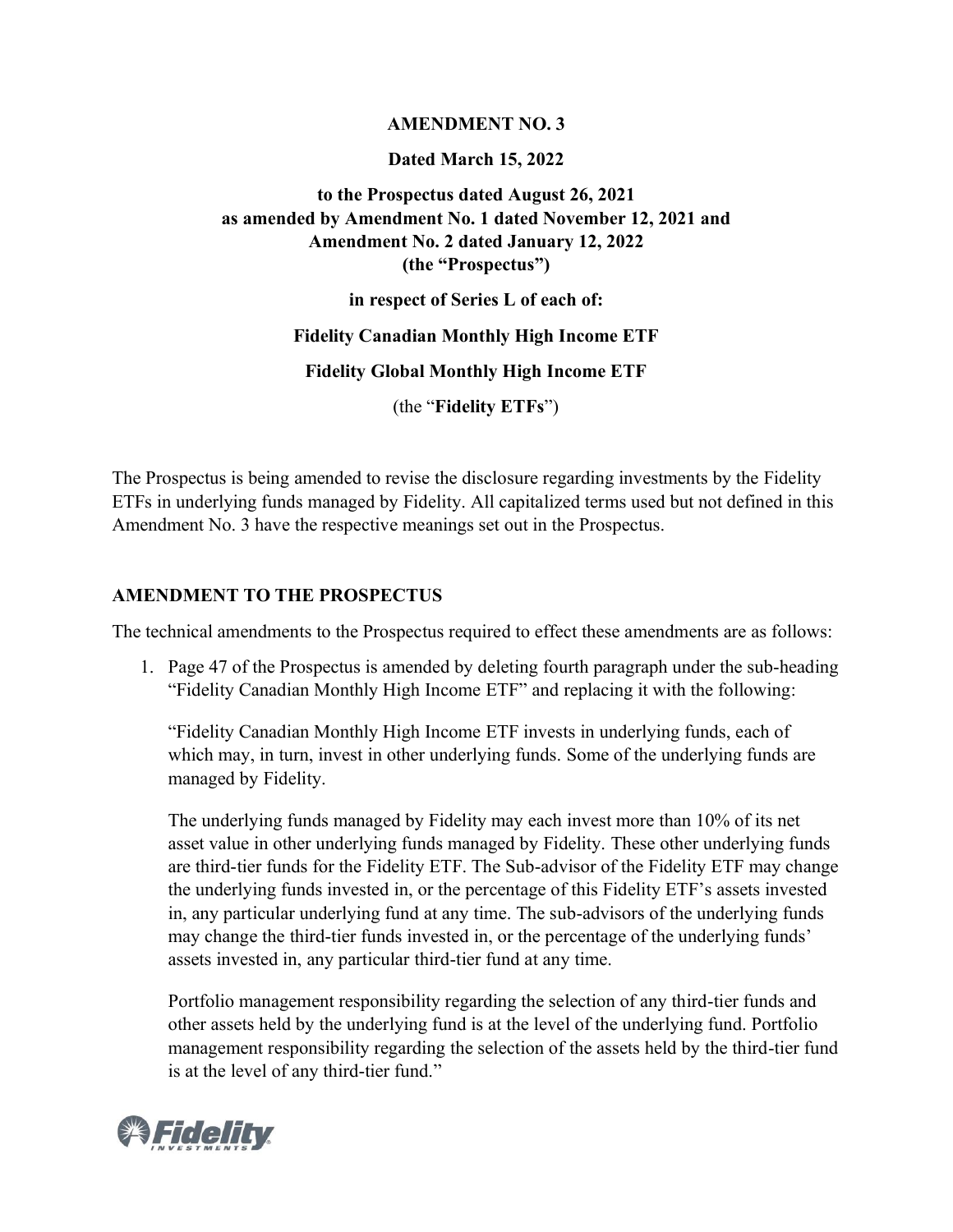2. Page 48 of the Prospectus is amended by deleting the fourth paragraph under the subheading "Fidelity Global Monthly High Income ETF" and replacing it with the following:

"Fidelity Global Monthly High Income ETF invests in underlying funds, each of which may, in turn, invest in other underlying funds. Some of the underlying funds are managed by Fidelity.

The underlying funds managed by Fidelity may each invest more than 10% of its net asset value in other underlying funds managed by Fidelity. These other underlying funds are third-tier funds for the Fidelity ETF. The Sub-advisor of the Fidelity ETF may change the underlying funds invested in, or the percentage of this Fidelity ETF's assets invested in, any particular underlying fund at any time. The sub-advisors of the underlying funds may change the third-tier funds invested in, or the percentage of the underlying funds' assets invested in, any particular third-tier fund at any time.

Portfolio management responsibility regarding the selection of any third-tier funds and other assets held by the underlying fund is at the level of the underlying fund. Portfolio management responsibility regarding the selection of the assets held by the third-tier fund is at the level of any third-tier fund."

# **PURCHASER'S STATUTORY RIGHTS**

Securities legislation in certain of the provinces and territories of Canada provides purchasers with the right to withdraw from an agreement to purchase securities of exchange-traded funds within 48 hours after receipt of a confirmation of a purchase of such securities. In several of the provinces and territories of Canada, the securities legislation further provides a purchaser with remedies for rescission or, in some jurisdictions, revisions of the price or damages, if the prospectus and any amendment contains a misrepresentation or non-delivery of the ETF Facts, provided that the remedies for rescission, revisions of the price or damages are exercised by the purchaser within the time limit prescribed by the securities legislation of the purchaser's province or territory.

The Manager has obtained exemptive relief from the requirement in securities legislation to include an underwriter's certificate in the prospectus. As such, purchasers of Units of the Fidelity ETFs will not be able to rely on the inclusion of an underwriter's certificate in the prospectus or any amendment for the statutory rights and remedies that would otherwise have been available against an underwriter that would have been required to sign an underwriter's certificate.

Purchasers should refer to the applicable provisions of the securities legislation and the decisions referred to above for the particulars of their rights or consult with a legal adviser.